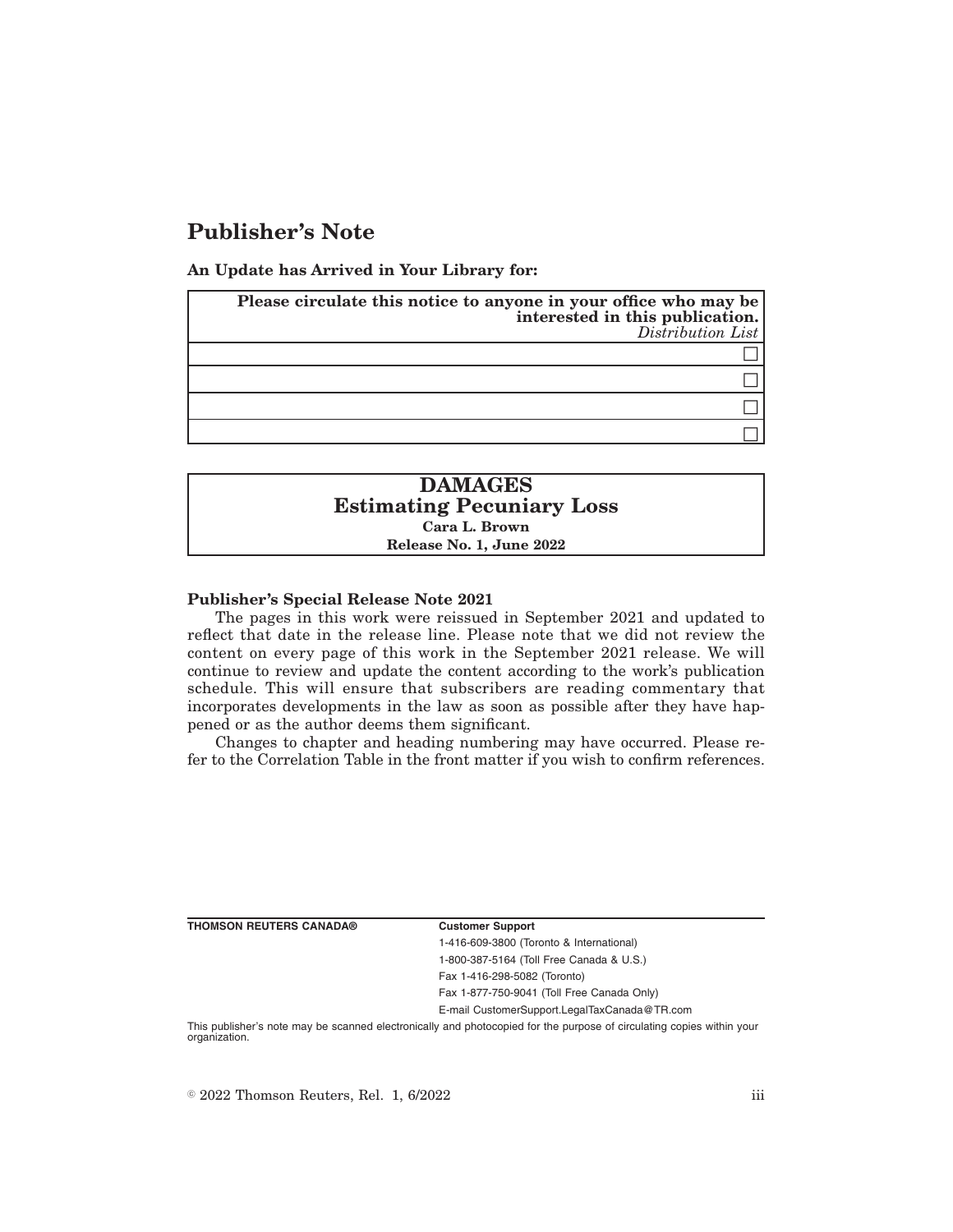#### **What's New in this Update:**

- \*\*\* NEW \*\*\* Section 7:31.30 "Remittance Behaviours Among Immigrants in Canada"
- \*\*\* NEW \*\*\*Section 9:14.50 "The Impact of Injury on Housekeeping Capacity"
- E Updated Appendix 1A: Comparison of Government Statistical Sources
- E Updated Appendix 1C: Comparison of Sources Trade and Professional Association Salary Surveys
- $\bullet$  Updated Appendix 1D: Comparison of Sources Educational Institution Graduate Surveys
- E Updated Appendix 1E: Comparison of Sources Private Sector Salary Surveys
- E Case law summary re: employability of spinal cord injured plaintiffs (see Appendix 5D)
- E Case law summary re: employability of brain-injured plaintiffs (see Appendix 5E)
- Case law summary re: employability of amputees (see Appendix 5F)
- E Review of recent decision from the Supreme Court of British Columbia featuring this author's testimony and calculations
- E Case law summary re: treatment of the self-employed (see Appendix 6A)
- E Case law summary re: housekeeping awards in fatality cases (see Appendix 7A)
- E Case law summary re: loss of care, guidance and companionship (see Appendix 7D)
- E Update Table 9-6: hourly replacement housekeeping rates, Canada and provinces, 2022 dollars
- E Update Table 9-7: housekeeping hourly rate for Canada, changes to rates, 1991 to 2022
- Case law summary re: cost of care awards for selected spinal cord injury cases (paraplegic, see Appendix 10A)
- Case law summary re: cost of care awards for mild to moderately braininjured plaintiffs (see Appendix 10C)
- Case law summary re: cost of care awards for severely brain-injured plaintiffs (see Appendix 10D)
- Case law summary re: cost of care awards for soft tissue injured plaintiffs (see Appendix 10E)
- E Case law summary re: non-pecuniary and pecuniary damages in sexual assault cases (see Appendix 11A)
- E Updated list of acronyms

### **ProView Developments**

Your ProView edition of this product now has a new, modified layout:

The opening page is now the title page of the book as you would see in the print work